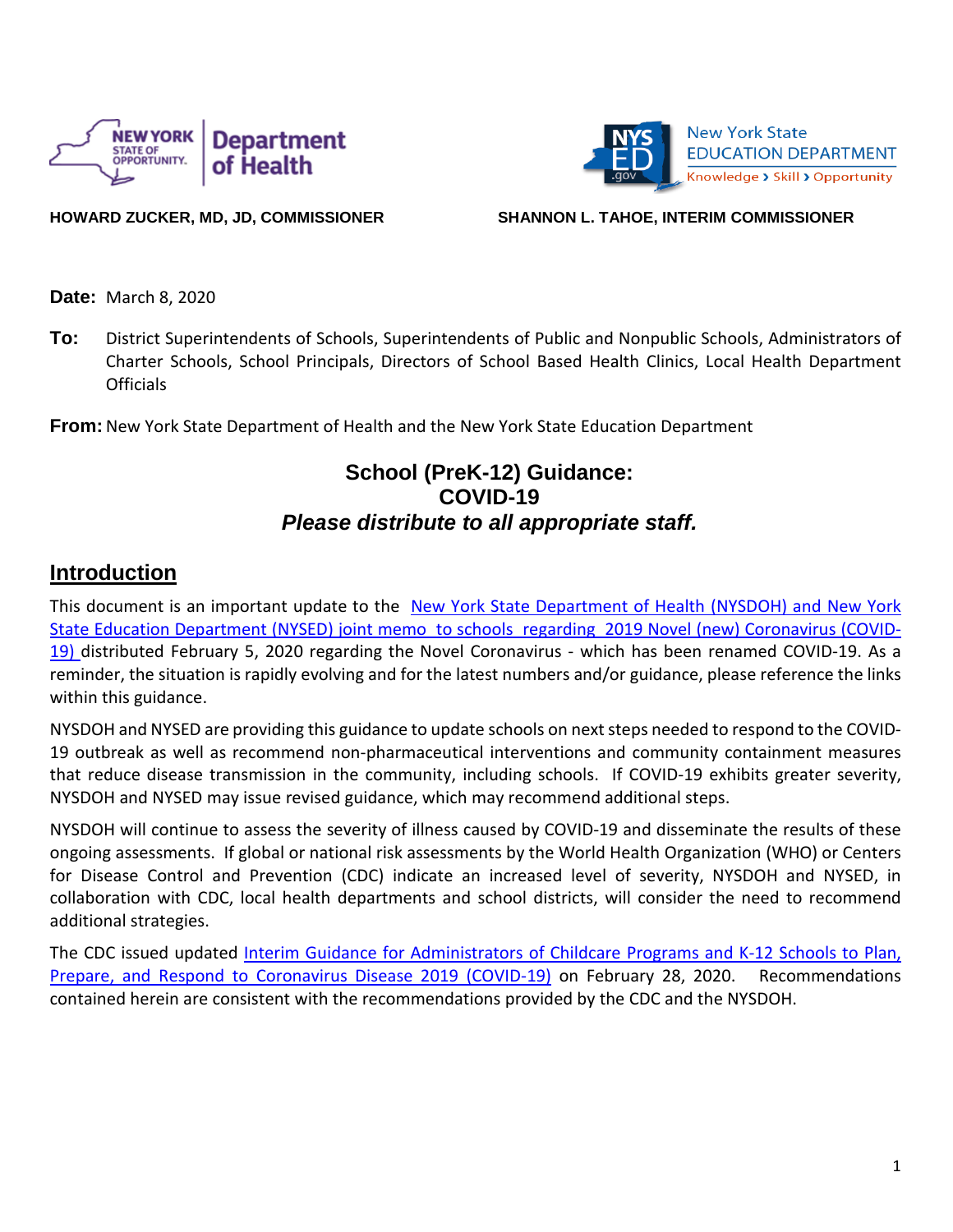## **Travel-Related Considerations for Schools**

NYS DOH currently recommends:

- Suspending school sponsored travel programs for all students and staff in currently impacted countries (China, Iran, Italy, Japan, and South Korea).
- Develop plans to suspend programs in all other countries, regardless of whether they are currently impacted by CDC travel alerts in case it becomes impacted pursuant to CDC guidelines.
- Students and faculty returning from currently impacted countries or regions of impacted countries will be required to be under precautionary quarantine for 14 days upon return. This includes school sponsored travel or individual travel (spring break)

If there is a COVID-19 case related to a school, the school will be contacted by the State Health **Department. If a school has general questions about possible contacts and preparation related to COVID-19, they should contact the State Health Department at 1-888-364-3065 or the local health department [https://www.health.ny.gov/contact/contact\\_information/.](https://www.health.ny.gov/contact/contact_information/) Quarantine, restricted movement, and monitoring should only be directed by local departments of health at the direction of the State Health Department.**

For guidance related to educational institutions in New York City, see the New York City [Department](https://www1.nyc.gov/site/doh/health/health-topics/coronavirus.page) of Health and Mental Hygiene Coronavirus Webpage

## **Guidance for Schools to Prepare for COVID-19**

The NYSDOH and the NYSED believe that early, broad and sustained community containment strategies are effective in reducing the spread of the virus. These community containment interventions are scalable and flexible so that local public health and education authorities can use these tools based on the local situation. A comprehensive, layered approach reduces disease transmission and associated illness during an outbreak.

It is important to continuously promote and facilitate fundamental infection control measures in school settings, not only during an outbreak. Schools should be proactive and develop plans for monitoring illness among students and staff, send sick students and staff home, and develop contingency plans to cover key staff positions when employees are home ill. Schools should communicate with parents and staff on the importance of the exclusion recommendations. A checklist has been developed to assist schools in planning. See APPENDIX A.

## **Review, Update, and Implement Emergency Plans**

The first step in preparing for widespread community transmission in schools should be the review of the district's all- hazard emergency plans. More information on this is in the NYSED [Guidelines](http://www.p12.nysed.gov/sss/documents/ManagingEmergencies.pdf) for Managing Emergency Health Care and [Communicable](http://www.p12.nysed.gov/sss/documents/ManagingEmergencies.pdf) Disease in Schools.

Schools should review and update their current all-hazard emergency or pandemic plans and procedures. This should include updating contact information and communicating with vendors who supply critical products or services to plan for continuation of those services throughout this situation. Critical services may include food service and hygiene supplies. This planning is especially important since suppliers could also be affected by COVID-19.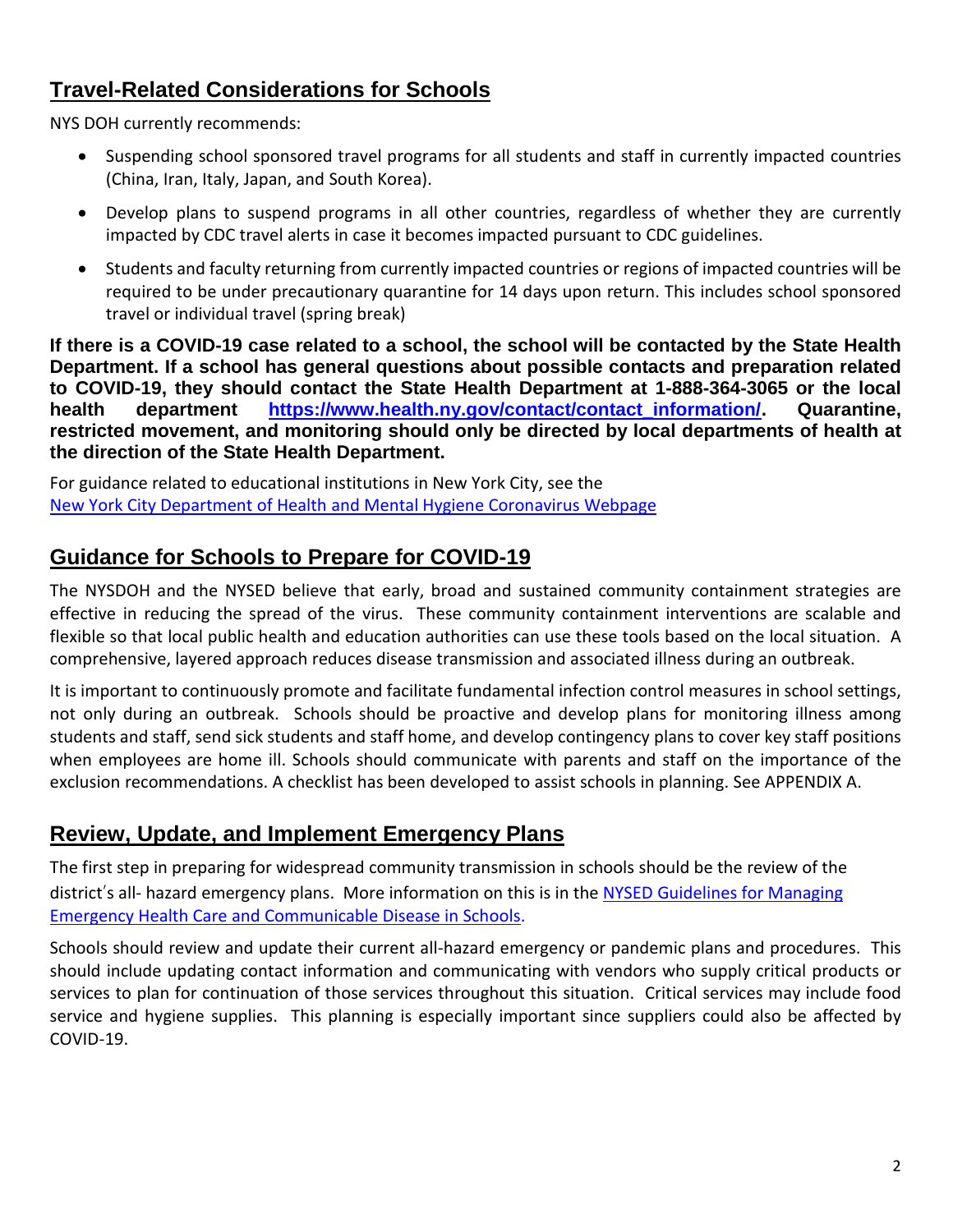The CDC recommends that schools proactively do the following before there is a case of COVID-19 identified in the local community:

- **Review, update, and implement emergency operations plans (EOPs).** This should be done in collaboration with local health departments and other relevant partners. Focus on the components, or annexes, of the plans that address infectious disease outbreaks.
	- $\circ$  Ensure the plan includes strategies to reduce the spread of a wide variety of infectious diseases (e.g., seasonal influenza). Effective strategies build on everyday school policies and practices.
	- o Reference key resources while reviewing, updating, and implementing the EOP:
		- ❖ Multiple federal agencies have developed resources on school planning principles and a 6 step process for creating plans to build and continually foster safe and healthy school communities *before*, *during*, and *after* possible emergencies. Key resources include [Guide](https://rems.ed.gov/docs/Guide_for_Developing_HQ_School_EOPs.pdf) for [Developing](https://rems.ed.gov/docs/Guide_for_Developing_HQ_School_EOPs.pdf) High Quality School Emergency Operations Plans and the companion guide The Role of Districts in [Developing](https://rems.ed.gov/docs/District_Guide_508C.pdf) High Quality School Emergency Operations Plans.

### **Non-pharmaceutical Interventions**

The following are non-pharmaceutical interventions schools should take during the outbreak of any communicable disease in the school setting. As always, schools should consult with the state health department and their local health department for guidance specific to COVID-19.

#### **1. Stay home when sick**

Students or staff with illness should stay home in accordance with Education Law § 906(1):

[w]henever…a student in the public schools shows symptoms of any communicable or infectious disease reportable under the public health law that imposes a significant risk of infection of others in the school, he or she shall be excluded from the school and sent home immediately, in a safe and proper conveyance. The director of school health services shall immediately notify a local public health agency of any disease reportable under the public health law.

In addition, effective February 1, 2020, the 2019-Novel Coronavirus was added to Public Health Law as a significant threat to the public health, and NYS Commissioner of Health designated 2019-Novel Coronavirus as a communicable disease under 10 NYCRR Section 2.1.

Schools with questions regarding student or staff exposure to COVID-19 should be directed to their local health department. Decisions about the need for exclusion and the length of the exclusion period for students and staff exposed to or with confirmed cases of COVID-19 will be made by local health departments according to guidance from New York State Department of Health. **As a reminder, while schools have the authority to exclude a student in the public schools who shows symptoms of any communicable or infectious disease reportable under the public health law that imposes a significant risk of infection of others in the school, schools DO NOT have the authority to exclude well or asymptomatic students and staff based on race, country of origin, religious affiliation or any of these perceived statuses.**

The CDC has resources available to assist schools in communicating to the school community the need for ill students and staff to stay home.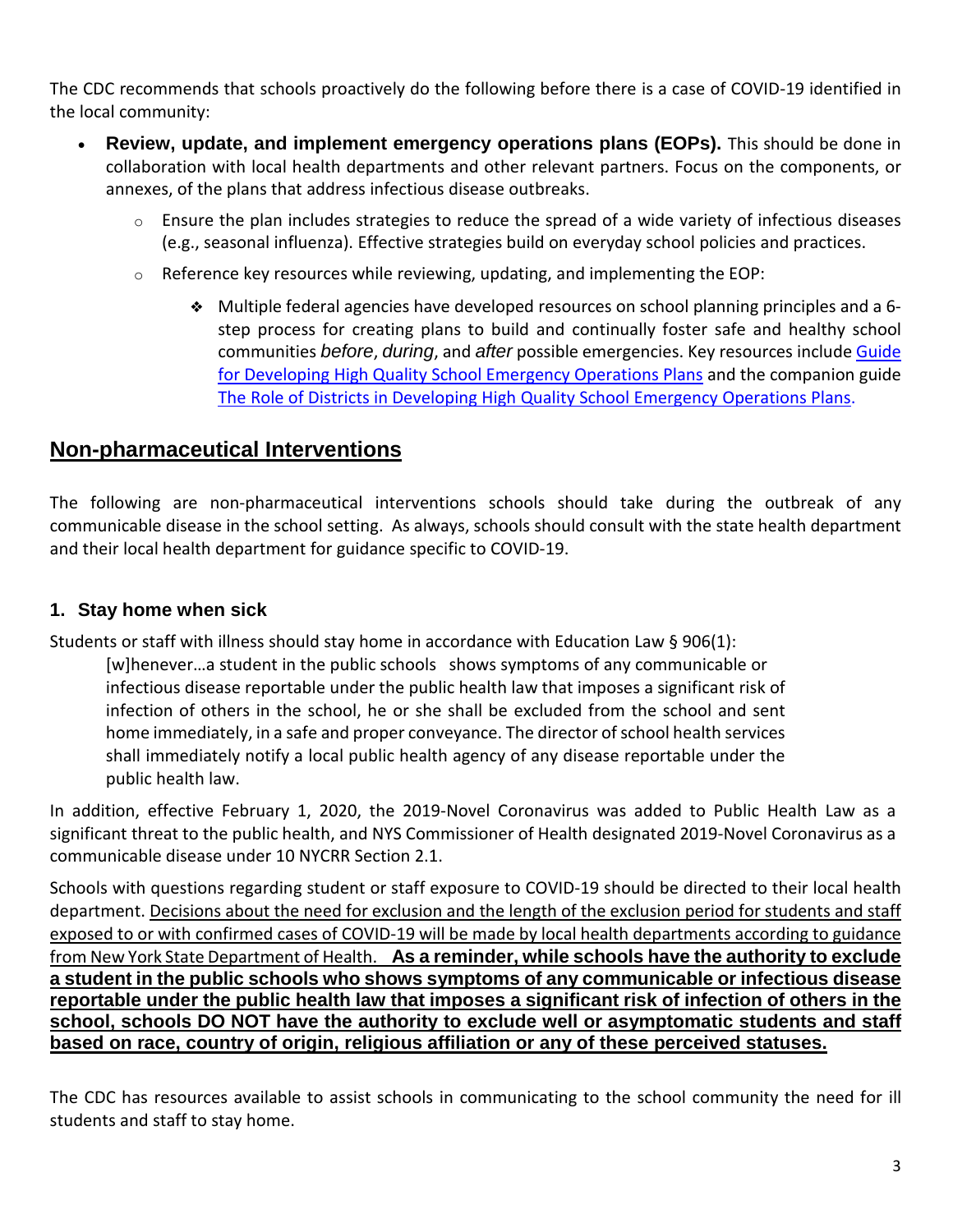- The CDC has workplace resources such as posters with messages for staff about [staying](https://www.cdc.gov/nonpharmaceutical-interventions/pdf/stay-home-youre-sick-employers-item4.pdf) home when [you](https://www.cdc.gov/nonpharmaceutical-interventions/pdf/stay-home-youre-sick-employers-item4.pdf) are sick and how to stop the spread of germs in the [workplace](https://www.cdc.gov/nonpharmaceutical-interventions/pdf/dont-spread-germs-work-employers-item2.pdf) .
- Other health and education professional organizations may also have helpful resources your school can use or share. For example, the American Academy of Pediatrics provides information on [germ](https://www.healthychildren.org/English/health-issues/conditions/prevention/Pages/Germ-Prevention-Strategies.aspx) [prevention](https://www.healthychildren.org/English/health-issues/conditions/prevention/Pages/Germ-Prevention-Strategies.aspx) strategies and [reducing](https://www.healthychildren.org/English/health-issues/conditions/prevention/Pages/Prevention-In-Child-Care-or-School.aspx) the spread of illness in child care settings.

### **2. Separate ill students and staff**

Sick students and staff should be excluded from school and all school-related activities. Students and staff who develop respiratory illness symptoms during the school day should be isolated promptly in a room separate from others. If a separate room is not available, maintain at least a 6-foot distance between ill persons. Immediately report any illnessto the school nurse or other designated school official. Dismiss ill individuals in accordance with district procedures.

COVID-19 is spread by droplet transmission and so, if a student or staff person reports to the school nurse with respiratory illness symptoms and cannot be isolated from others, it is recommended that a simple facemask (i.e. surgical mask), if available, is provided to her/him to prevent possible transmission of the virus to others while waiting for transportation home.

### **Remember that schools are not expected to screen students or staff to identify cases of COVID-**

**19.** If a patient who tests positive for COVID-19 is currently attending or working in a school, state and local health officials will help identify those individuals and will follow up with the school on next steps for those who may have had close or proximate contact with that person while they were able to spread COVID-19.

It is important to continually share resources with the school community to help families understand when to keep children home. This guidance, not specific to COVID-19, from the American Academy of Pediatrics can be helpful for families, When to Keep Your Child Home From [School.](https://www.healthychildren.org/English/ages-stages/gradeschool/school/Pages/When-to-Keep-Your-Child-Home-from-School.aspx)

#### **3. Hand hygiene and respiratory etiquette**

Schools can help educate and promote waysto reduce the spread of illnessin schools and communities, including hand hygiene and respiratory etiquette.

### **Hand Hygiene:**

Students and staff should practice good hand hygiene to help reduce the spread of COVID-19. Hand hygiene includes traditional hand washing (with soap and warm water, lathering for a minimum of 20 seconds) or the use of alcohol-based hand sanitizers (60% alcohol or greater) when soap and water are not available, and hands are not visibly dirty. If alcohol-based hand sanitizers are not allowed in the school, hand sanitizers that do not contain alcohol may also be useful for killing germs on hands.

CDC offers several free handwashing resources that include health [promotion](http://www.cdc.gov/handwashing/materials.html) materials, information on proper [handwashing](https://www.cdc.gov/handwashing/when-how-handwashing.html) technique, and tips for families to help children develop good [handwashing](https://www.cdc.gov/handwashing/handwashing-family.html) habits.

Schools should provide adequate facilities for hand washing and promote proper hand washing before meals, after recess or physical education, and other times, as appropriate. See, NYSED information on hand soaps, hand cleaners and hand sanitizers which is available at NYSED Memo: Handwashing [Recommendations](http://www.p12.nysed.gov/sss/schoolhealth/schoolhealthservices/handwashing-recommendations-alcohol-based-hand-sanitizer-use-in-schools.pdf) and [Alcohol-based](http://www.p12.nysed.gov/sss/schoolhealth/schoolhealthservices/handwashing-recommendations-alcohol-based-hand-sanitizer-use-in-schools.pdf) Hand Sanitizer Use in Schools and APPENDIX B.

### **Respiratory hygiene/cough etiquette**:

The COVID-19 virus spreads from person to person in droplets produced by coughs and sneezes. Therefore, it is important that students and staff cover their mouths or noses with a tissue when coughing or sneezing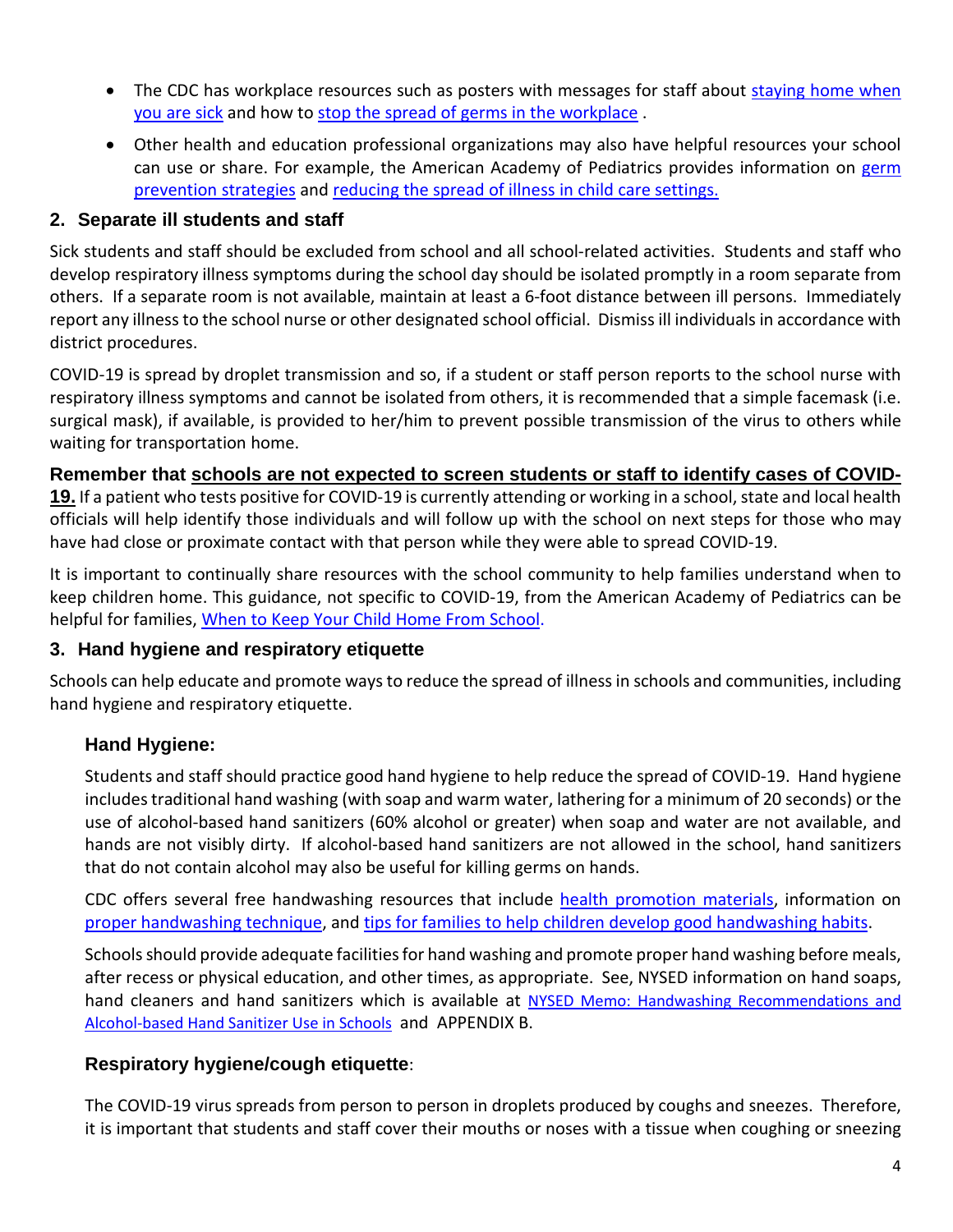and dispose of the tissue appropriately. If no tissue is available, using the inside of the elbow (or shirtsleeve) to cover the mouth or nose is preferable to using the hands. Always perform hand hygiene after sneezing, coughing and handling dirty tissues or other soiled material.

#### **4. Routine cleaning**

**The CDC recommends schools perform routine environmental cleaning or regular cleaning for most surfaces.** NYS DOH has recently distributed Cleaning Guidance for Schools in APPENDIX C.

Please note the following definitions:

**Cleaning -** Cleaning refers to the removal of germs, dirt, and impurities from surfaces. Cleaning does not kill germs, but by removing them, it lowers their numbers and the risk of spreading infection.

**Disinfecting -** Refers to using chemicals to kill germs on surfaces. This process does not necessarily clean dirty surfaces or remove germs, but by killing germs on a surface after cleaning, it can further lower the risk of spreading infection.

Generally, schools should routinely clean high-touch surfaces (e.g., doorknobs, light switches, countertops.) Appropriately trained custodial staff should be the personnel using the cleaning and disinfecting products. Use all cleaning products according to the directions on the label. Target the use of disinfectants for surfaces that are touched frequently by hands. The routine application of disinfectants to surfaces that are not high-touch (e.g., floors, bookcases, tops of filing cabinets) is unnecessary. Use sanitizer wipes or cloths moistened with disinfectant to wipe electronic items (e.g., phones, computers, remote controls) that are touched often. Provide disposable wipes so that commonly used surfaces (e.g., keyboards, desks, remote controls) can be wiped down by students and staff before each use. Employees and students are encouraged to wash hands with soap and water after cleaning surfaces. If soap and water are unavailable use a hand sanitizer with at least 60% alcohol.

Schools should clean bathroom surfaces on a regular basis. Air sanitizer products have not been shown to disinfect airborne virus or reduce disease transmission and are not recommended. Additionally, air sanitizers may negatively impact persons with chronic respiratory conditions such as asthma.

Good cleaning with soap or detergent in water will remove most microorganisms, as well as soil and organic matter that would otherwise reduce the effectiveness of subsequent disinfection. Where disinfectants are used, products should be registered with the U.S. [Environmental](https://www.epa.gov/) Protection Agency (US EPA) and the New York [State](http://www.dec.ny.gov/) Department of [Environmental](http://www.dec.ny.gov/) Conservation (NYS DEC) . The CDC has provided information on cleaners that are effective in combating COVID-19 Novel [Coronavirus](https://www.americanchemistry.com/Novel-Coronavirus-Fighting-Products-List.pdf) (COVID-19) Fighting Products.

If registered disinfectants are not available, a chlorine bleach solution may be used - add about one tablespoon of bleach to a quart (4 cups) of water (smaller batches can be made from 1.5 teaspoons of bleach in a pint (2 cups) of water). Dispose of the used bleach solution when it becomes dirty or at least daily. Mix a fresh solution when repeating the cleaning process. Only mix bleach solutions in small batches. Never combine bleach solutions with other cleaning products.

Many surface disinfectants require the treated surface to remain wet for several minutes to be effective. Take note of any hazard advisories and indications for using personal protective items (such as household gloves).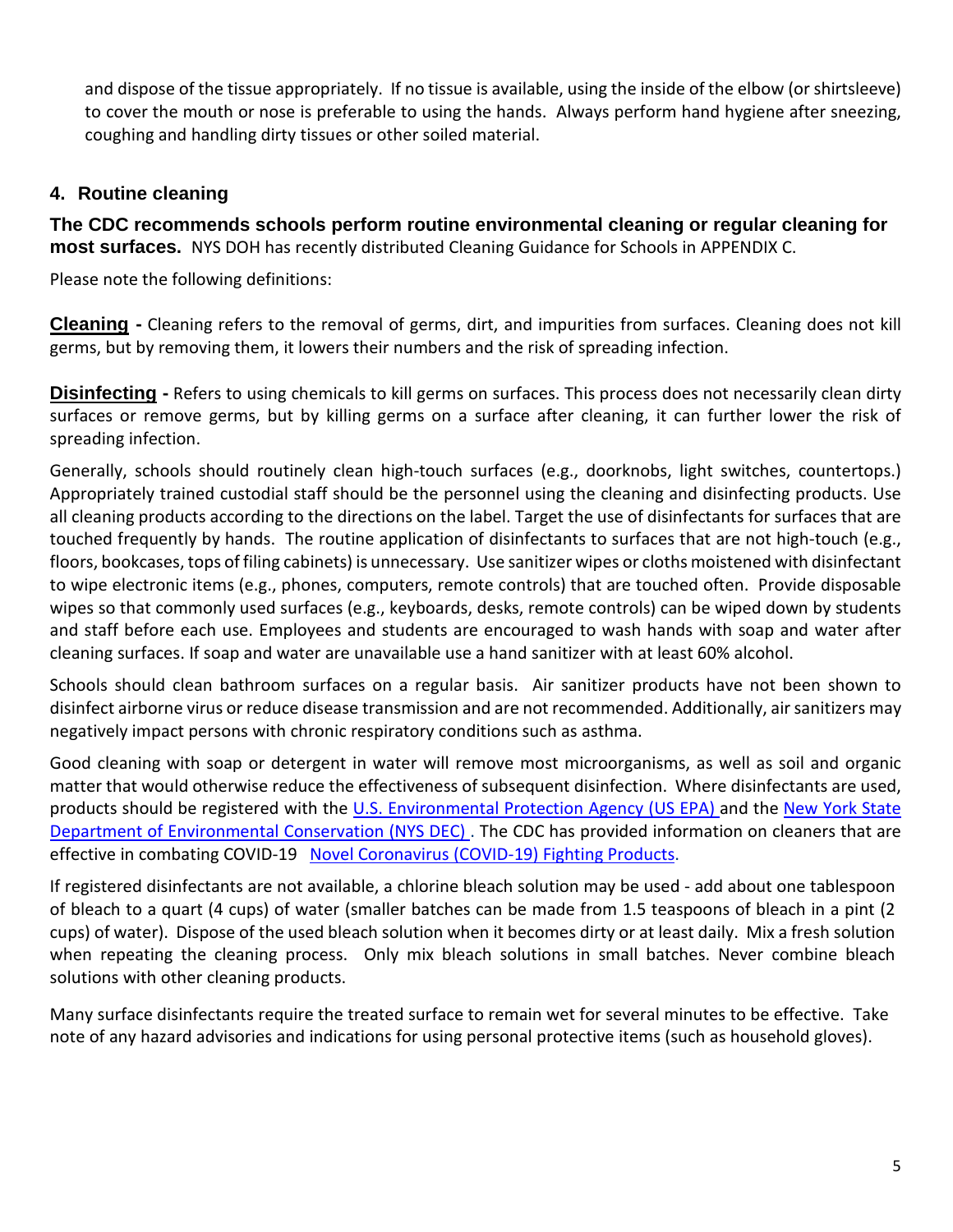## **Guidance for Schools with Identified Cases of COVID-19 in Their Community**

The local health department will notify schools if and when a school must close due to COVID-19 and when a school can reopen. **School administrators should work in close collaboration and coordination with the state and local health officials to close school and/or cancel large events**. Schools are not expected to make decisions about closing or canceling events due to COVID-19 on their own. Schools can seek specific guidance from the State or local health officials to determine if, when, and for how long to take these steps. This does not limit the statutory or regulatory authority of a school board to close a building for other circumstances. The nature of these actions (e.g., geographic scope, duration) may change as the local outbreak situation evolves.

**When a student or staff member attended school prior to being confirmed as a COVID-19 case, New York State Department of Health requires an initial 24-hour closure, in order to begin an investigation to determine the contacts that the individual may have had within the school environment. That investigation will inform the plan determined by the local department of health as to any further required closure, or other necessary precautions to take for specific classrooms, or for specific individuals. Such plan must recommend actions for future positive COVID-19 cases as well.**

**During that initial 24-hour closure the school shall immediately take steps to clean and disinfect the school building(s) where the student or staff had contact prior to testing positive for COVID-19. That disinfection must be in accordance with NYS DOH guidelines and must be complete before accepting returning students.**

- **Schools should work with the state and local health departments to communicate the possible COVID-19 exposure**. This communication to the school community should align with the communication plan in the school's emergency operations plan. In such a circumstance, it is critical to maintain confidentiality of the student or staff member as required by the Americans with Disabilities Act (ADA) and the Family Education Rights and Privacy Act (FERPA).
- **If a student or staff member has been identified as testing positive for COVID-19, school and program administrators should notify state health officials to determine what additional steps are needed for the school community.** In addition, students and staff who are well but are taking care of, or share a home with, someone with a case of COVID-19 must not attend school and must follow precautionary quarantine instructions from State health officials, who will determine when it is safe for them to return to school.

Schools can prepare now for possible school closures:

- Review the usual absenteeism patterns at your school among both students and staff.
- Alert State and local health officials about large increases in student and staff absenteeism, particularly if absences appear due to respiratory illnesses (like the common cold or the "flu," which have symptoms similar to symptoms of COVID-19).
- Review attendance and sick leave policies. Encourage students and staff to stay home when sick.
- Discourage the use of perfect attendance awards and incentives.
- Identify critical job functions and positions, and plan for alternative coverage by cross-training staff.
- Determine what level of absenteeism will disrupt continuity of teaching and learning.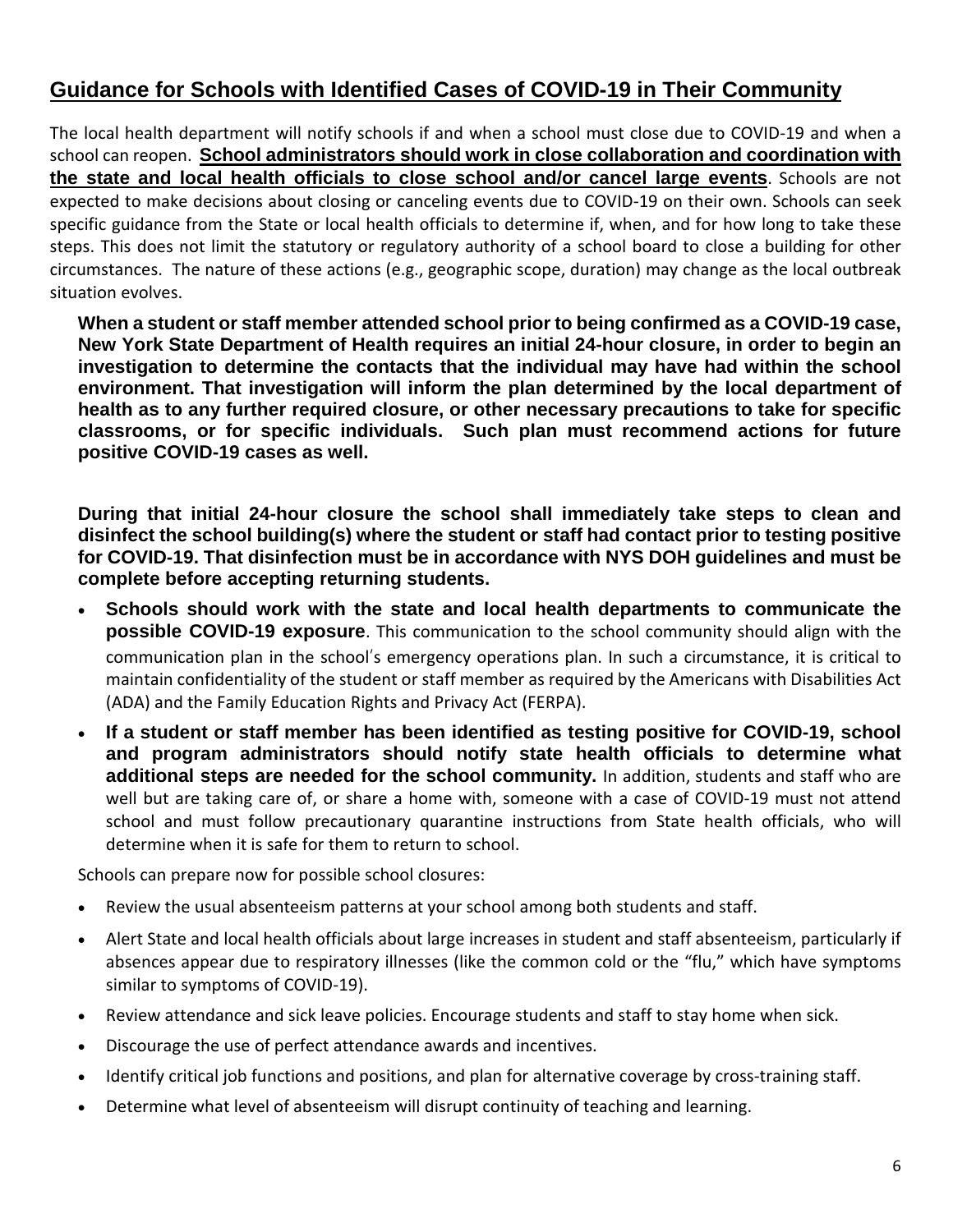• Prepare for continuity of critical support services including meals and special education services and other supports.

## **Communication**

**It is crucial that schools communicate with the state and local health departments.** Schools are also encouraged to communicate with families and the school community about what they can do to decrease the spread of illness; and help families and communities understand the important roles they can play in reducing the spread of COVID-19 and keeping schools open.

**School administrators can also support their school community by sharing resources** with students (if resources are age-appropriate), their families, and staff. Schools should coordinate with state and local health officials to determine what type of information might be best to share with the school community and could consider sharing the following fact sheets and information sources:

- General CDC fact sheets to help staff and students families understand COVID-19 and the steps they can take to protect themselves:
	- o *What you need to know about coronavirus disease 2019 [\(COVID-19\)](https://www.cdc.gov/coronavirus/2019-ncov/downloads/2019-ncov-factsheet.pdf)*
	- o What to do if you are sick with [coronavirus](https://www.cdc.gov/coronavirus/2019-ncov/about/steps-when-sick.html) disease 2019 (COVID-19)
	- $\circ$  Stop the spread of germs help prevent the spread of [respiratory](https://www.cdc.gov/coronavirus/2019-ncov/downloads/stop-the-spread-of-germs.pdf) viruses like COVID-19
- CDC Information on [COVID-19](https://www.cdc.gov/coronavirus/2019-ncov/specific-groups/children-faq.html) and children

## **Stigma Related to COVID-19**

At this time, most people in the United States have little [immediate](https://www.cdc.gov/coronavirus/2019-nCoV/summary.html#risk-assessment) risk of exposure to the virus that causes COVID-19. However, some people are worried about the disease. Fear and anxiety can lead to social stigma towards certain ethnic or religious groups or persons based on recent travel. Stigma and discrimination can occur when people associate an infectious disease, such as COVID-19, with a population or nationality, even though not everyone in that population or from that region is specifically at risk for the disease.

Stigma hurts everyone by creating more fear or anger towards ordinary people instead of the disease that is causing the problem. We can fight stigma and help not hurt others by providing social support. We can [communicate](https://www.cdc.gov/coronavirus/2019-ncov/about/share-facts.html) the facts about COVID-19.

#### **New Yorkers still have a low risk of contracting COVID-19.**

- Viruses cannot target people from specific populations, ethnicities, or racial backgrounds.
- People from affected countries that live in the U.S. may be worried or anxious about friends and relatives who are living in the region. Facing stigma can make fear and anxiety worsen. Social support during this outbreak can help them cope.

#### **People who have returned from an area with ongoing spread of COVID-19 more than 14 days ago and do not have symptoms are not infected with the virus and contact with them will not give you the virus.**

The U.S. government is responding to the outbreak and updating Travel Health [Notices,](https://www.cdc.gov/coronavirus/2019-ncov/travelers/index.html) as needed.

#### **Communicators and public health officials are vitally important to help counter stigma during the COVID-19 response.**

 Maintain privacy and confidentiality of those seeking health care and those who may be part of any contact investigation.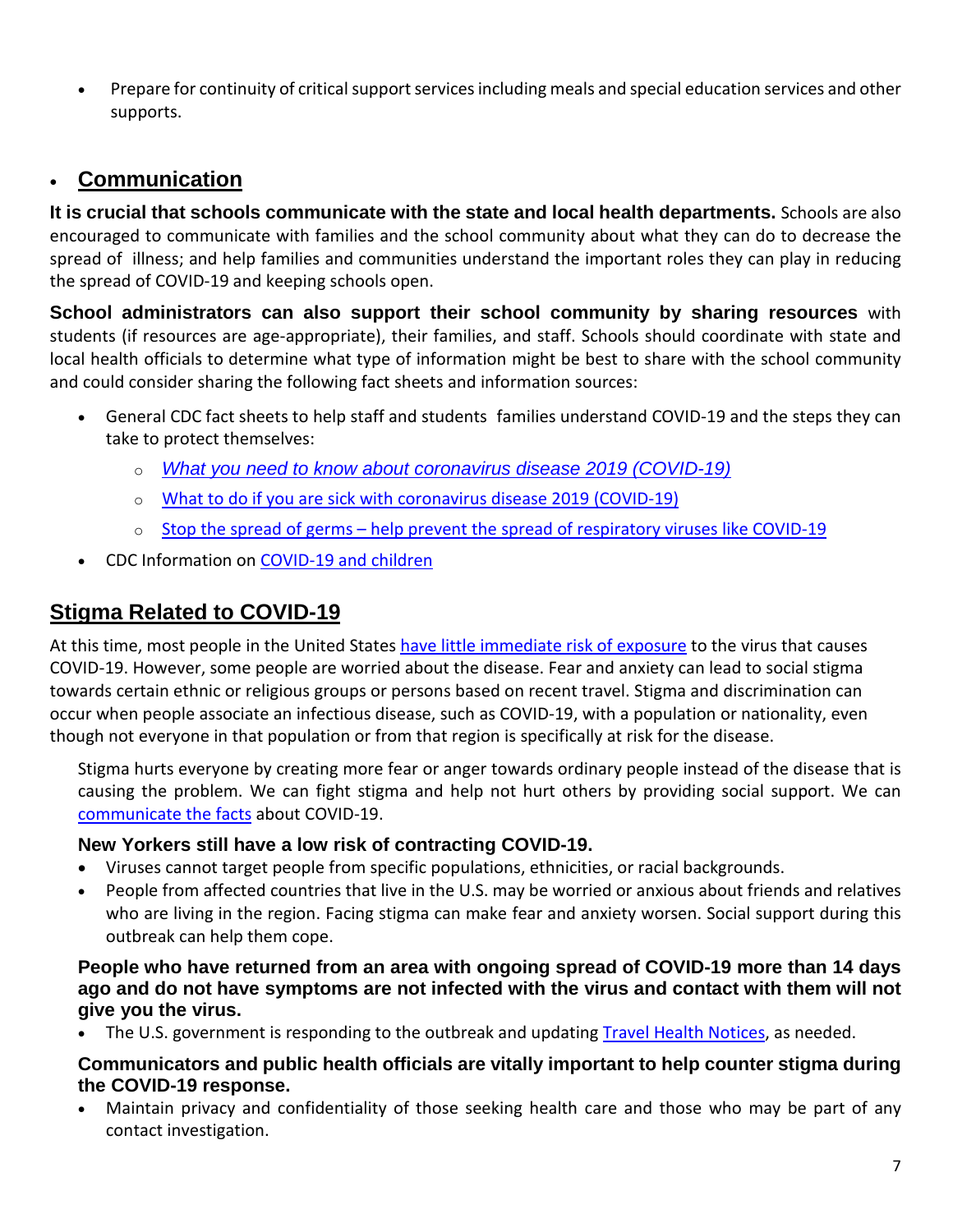- Timely communication of the risk or lack of risk from associations with products, people, and places.
- Raise awareness about COVID-19 without increasing fear.
- Share accurate information about how the virus spreads along with information on what families and communities can do to limit the spread.
- Speak out against negative behaviors, including negative statements on social media about groups of people, or exclusion of people who pose no risk from regular activities.
- Be cautious about the images that are shared. Make sure they do not reinforce stereotypes.
- Engage with stigmatized groups in person and through media channels including news media and social media.
- Share the need for social support for people who have returned from areas of geographic spread or are worried about friends or relatives in the affected region.

## **Other Student Needs During School Closure**

#### **Ensure continuity of meal programs.**

Many students rely on the two meals served at every school day. Schools should work with community feeding organizations (food banks, food pantries, Red Cross, etc.) to plan for distribution of food to students by instituting meal pick-up and delivery options. If the President declares a National Disaster or if United States Department of Agriculture or New York State declares a situation of distress, public schools administering Child Nutrition Programs can contact the NY Office of General Services and request to use USDA foods for feeding purposes and schools could also request to administer the Summer Food Service Program or the Seamless Summer Option during times of emergency closure by contacting the NYS Education Department, Child Nutrition Program Administration office. Please check the NYSED Child [Nutrition](http://www.cn.nysed.gov/) website NYSED Child Nutrition Website for updates.

### **Mental Health Needs**

Schools can assist school and community members who feel anxious regarding the COVID-19 outbreak. Additionally, they can be a source of valid information to assist in dispelling rumors and misunderstandings. Below are resources that address mental health needs of students and communities during an infectious disease outbreak. In addition to utilizing the mental health professionals in schools, available resources to assist schools include:

School Mental Health and Training Center <https://mhanys.org/programs/schools/>

NYS Office of Mental Health <https://omh.ny.gov/>

**Coping with Stress During Infectious Disease Outbreaks**, <https://store.samhsa.gov/system/files/sma14-4885.pdf>

#### **Following are resources that may be helpful in talking to students about the COVID-19:**

- **Just for Kids: A Comic Exploring the New Coronavirus** [https://www.npr.org/sections/goatsandsoda/2020/02/28/809580453/just-for-kids-a-comic-exploring](https://www.npr.org/sections/goatsandsoda/2020/02/28/809580453/just-for-kids-a-comic-exploring-the-new-coronavirus)[the-new-coronavirus](https://www.npr.org/sections/goatsandsoda/2020/02/28/809580453/just-for-kids-a-comic-exploring-the-new-coronavirus)
- **Fear of [Coronavirus-](https://www.deseret.com/indepth/2020/1/28/21112457/fear-coronavirus-china-children-anxiety-health-medicine-virus) A Good Time to Talk to Kids About Keeping Fears Realistic and [Manageable.](https://www.deseret.com/indepth/2020/1/28/21112457/fear-coronavirus-china-children-anxiety-health-medicine-virus)**

Lois M. Collins, Deseret News, Jan. 28, 2020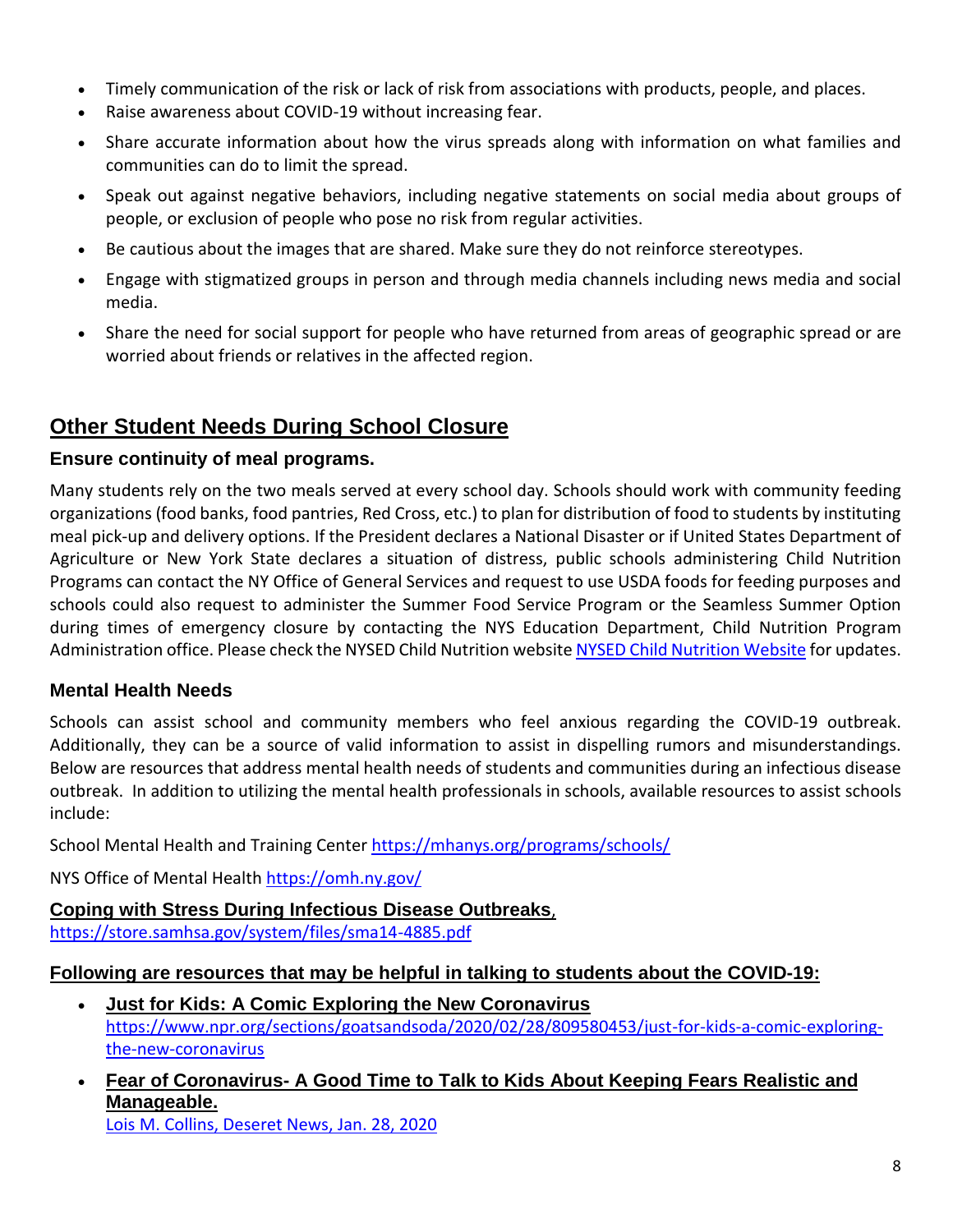[https://www.deseret.com/indepth/2020/1/28/21112457/fear-coronavirus-china-children-anxiety](https://www.deseret.com/indepth/2020/1/28/21112457/fear-coronavirus-china-children-anxiety-health-medicine-virus)[health-medicine-virus](https://www.deseret.com/indepth/2020/1/28/21112457/fear-coronavirus-china-children-anxiety-health-medicine-virus)

- **How Do You Talk to Children About [Coronavirus? Stay](https://www.usatoday.com/story/news/health/2020/02/28/talking-children-coronavirus-keep-simple-avoid-stress/4906147002/) Honest and Simple to Avoid [Anxiety.](https://www.usatoday.com/story/news/health/2020/02/28/talking-children-coronavirus-keep-simple-avoid-stress/4906147002/)**
	- o Gene Myers NorthJersey.com, USA Today, Feb. 28, 2020
	- o [https://www.usatoday.com/story/news/health/2020/02/28/talking-children-coronavirus-keep](https://www.usatoday.com/story/news/health/2020/02/28/talking-children-coronavirus-keep-simple-avoid-stress/4906147002/)[simple-avoid-stress/4906147002/](https://www.usatoday.com/story/news/health/2020/02/28/talking-children-coronavirus-keep-simple-avoid-stress/4906147002/)
- **How to Talk to Your Kids About the [Coronavirus](https://www.nbcnews.com/better/lifestyle/how-talk-your-kids-about-coronavirus-ease-their-fears-ncna1129851) (and Ease Their Fears)**
	- o Vivian Manning-Schaffel, NBC News, Updated March 2, 2020
	- o [https://www.nbcnews.com/better/lifestyle/how-talk-your-kids-about-coronavirus-ease-their](https://www.nbcnews.com/better/lifestyle/how-talk-your-kids-about-coronavirus-ease-their-fears-ncna1129851)[fears-ncna1129851](https://www.nbcnews.com/better/lifestyle/how-talk-your-kids-about-coronavirus-ease-their-fears-ncna1129851)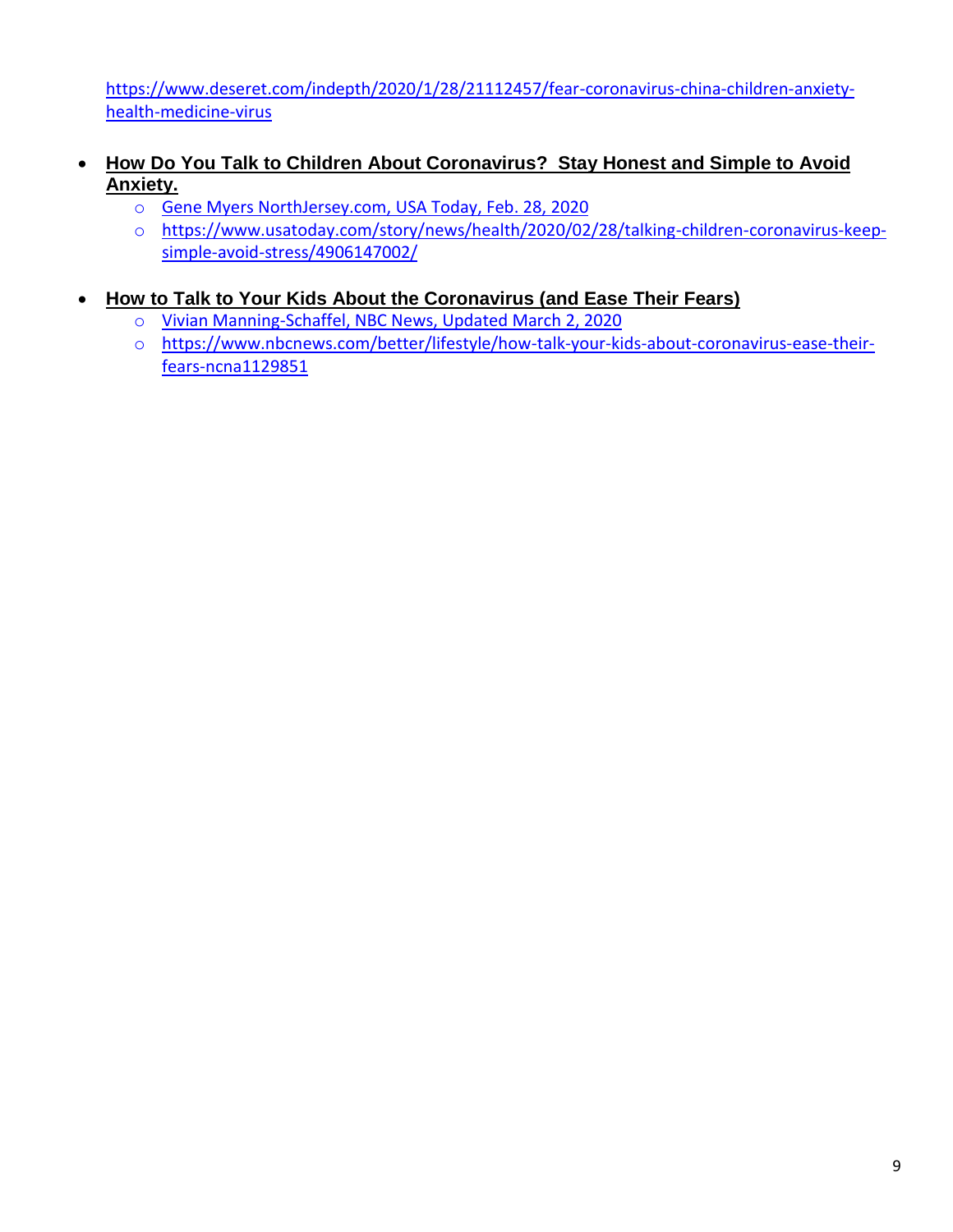## **Frequently Asked School and COVID-19 Questions and Answers**

#### **Are schools required to close if any students or staff are diagnosed with COVID-19?**

When a school initially has a student or staff that tests positive, the entire school will close for 24 hours while the local department of health investigates and sets forth a plan for any further precautionary measures that the school must take to contain exposure, which may result in additional closure. During this time, the entire school building shall be disinfected in accordance with guidelines from NYS DOH with approved cleaners. Additional closure beyond the 24 hours is a decision that will be made on a case-by-case basis by the local department of health.

#### **How long may a school be closed if a staff member or student is diagnosed with COVID-19?**

If a student or staff member attended school prior to being confirmed as COVID-19 case, local health officials will require an immediate 24 hour closure to disinfect the entire school building, while local health officials begin an investigation to determine contacts the positive case had, and set forth a plan for the containment strategy, including appropriate length of closure for the school.

**What if someone comes to school and then begins to show flu-like symptoms?** Students and staff who appear to have an flu-like illness when they come to school—or who become ill during the school day should be isolated in a room separate from other people if possible, or kept a minimum of 6 feet away from others while wearing a surgical mask until they can be sent home in accordance with district procedures.

**When school administrators learn of a student or a staff member who has been diagnosed with COVID-19, who should those administrators contact?** School administrators should communicate regularly with local public health officials to obtain up-to-date guidance about students or staff members with confirmed cases of COVID-19. You can always call the New York State Department of Health COVID-19 hotline, **1- 888-364-3065.**

**What can school administrators do to control the spread of COVID-19 in their schools?** Schools can help reduce the spread of any virus- whether it isthe flu virus or COVID-19 - by promoting good hand hygiene and respiratory etiquette, enforcing ill students and staff stay home, and separating ill students and staff from well persons until able to go home.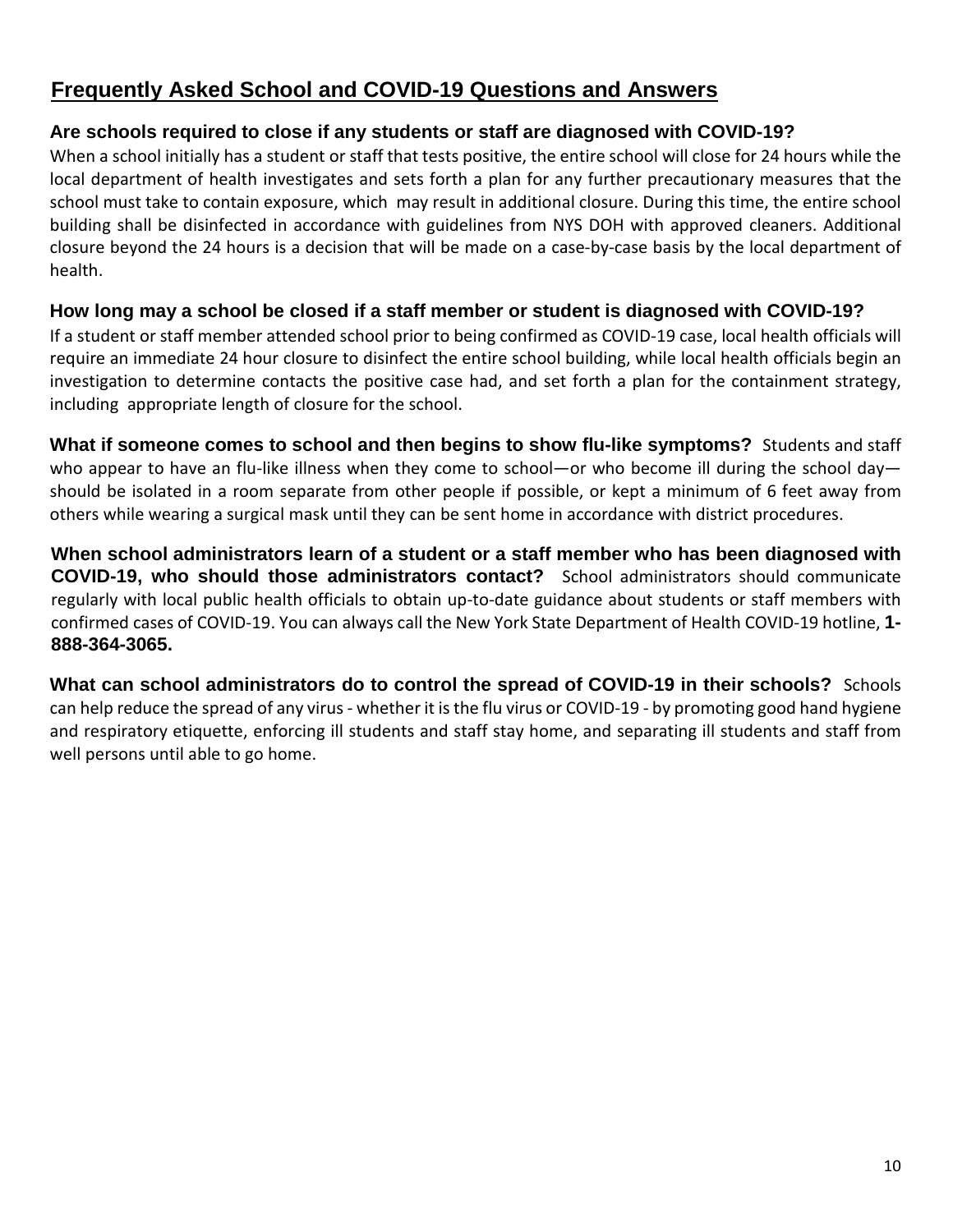## **Acronyms**

| <b>CDC</b>      | Centers for Disease Control and Prevention            |
|-----------------|-------------------------------------------------------|
| <b>LHD</b>      | Local Health Department                               |
| <b>NPI</b>      | Non-pharmaceutical Intervention                       |
| <b>NYCDOHMH</b> | New York City Department of Health and Mental Hygiene |
| <b>NYSDOH</b>   | New York State Department of Health                   |
| <b>NYSED</b>    | New York State Education Department                   |

### **Glossary**

**Chronic Medical Condition** - a health related state that lasts for a long period of time (e.g. cancer, asthma)

**Community Mitigation Intervention or Measure** - a strategy for the implementation at the community level of interventions designed to slow or limit the transmission of a pandemic virus.

**Environmental Infection Control** - routine cleaning and disinfection strategies applied for the environmental management of illness.

**Fever** - the temporary increase in the body's temperature in response to some disease or illness.

**Fever-Like Symptoms/Signs of a Fever** - a child has a fever when their temperature is at or above one of these levels:

- 100.4 °F (38 °C) measured in the bottom (rectally)
- 99.5 °F(37.5 °C) measured in their mouth (orally)
- 99 °F (37.2 °C) measured under their arm (axillary)

An adult probably has a fever when their temperature is above 99 - 99.5 °F (37.2 - 37.5 °C), depending on what time of the day it is.

**Non-Pharmaceutical Intervention** - a strategy to prevent the spread of disease without the use of drugs or vaccines.

**Respiratory or Cough Etiquette** - use of the following measures to contain respiratory secretions

- Covering the mouth/nose when coughing or sneezing;
- Using tissues to contain respiratory secretions and disposing them in the nearest waste receptacle after use.

**School Closure** - for purposes of this document only, means closing the school and sending all students and staff home.

**School Closing** - for purposes of this document only, means students stay home and the school may stay open for staff.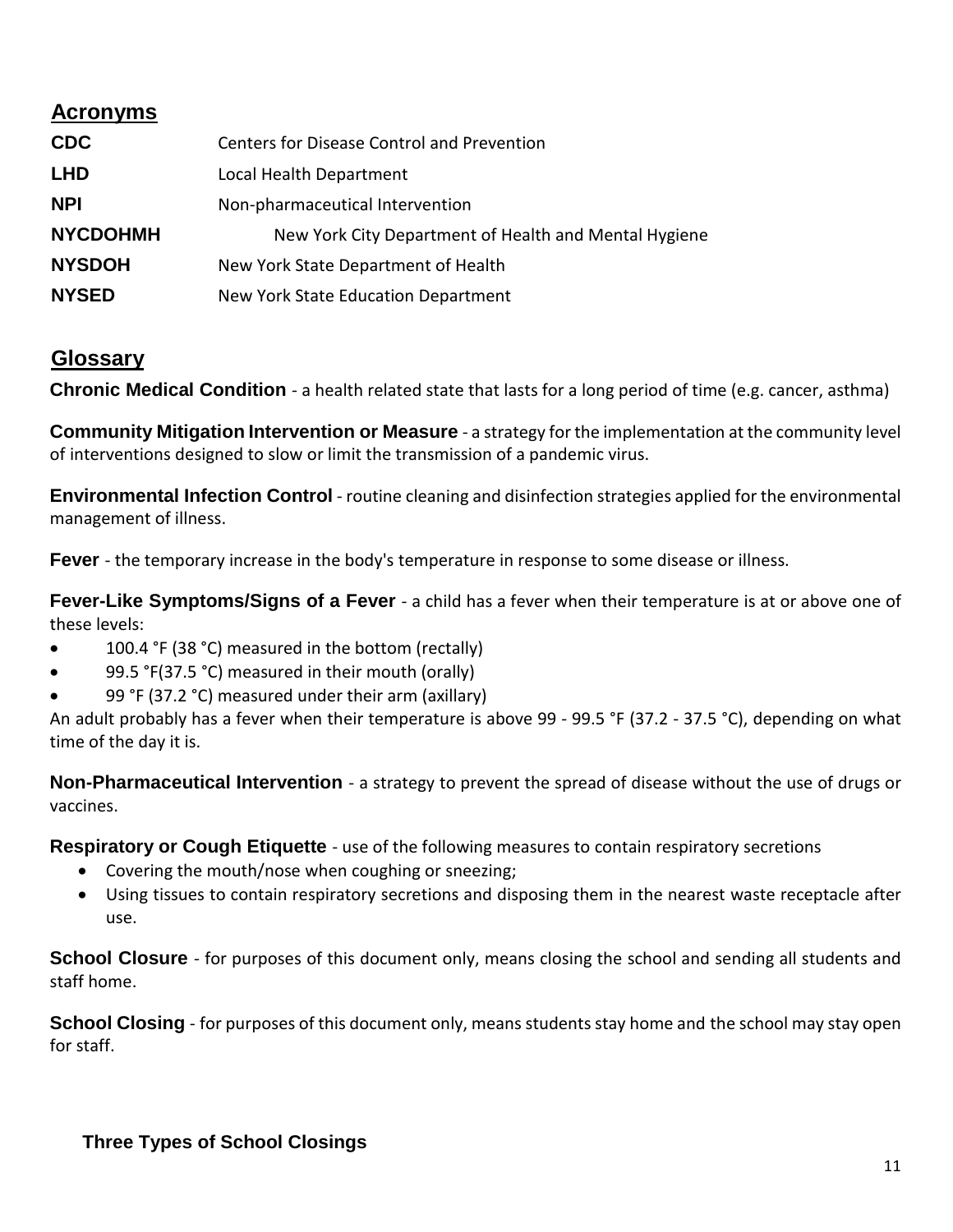- **Selective closing** is used when all or most students in the school are at higher risk for complications. For example, a school for medically fragile children or for pregnant students may decide to close based on the local situation while other schools in the community may remain open.
- **Reactive closing** is used when many students and staff are sick and are not attending school, or many students and staff are arriving at school sick and are being sent home.
- **Preemptive closing** is used early during a an outbreak response in a community to decrease the spread of the illness before many students and staff get sick. This is based on information about the spread of the illness in the region. This closing is most effective at decreasing spread and burden on the healthcare system when done early in relation to the amount of activity in the area.

**Social Distancing** - steps to reduce contact among people to decrease the risk of spreading communicable diseases. These measures include staying home when sick and school closures.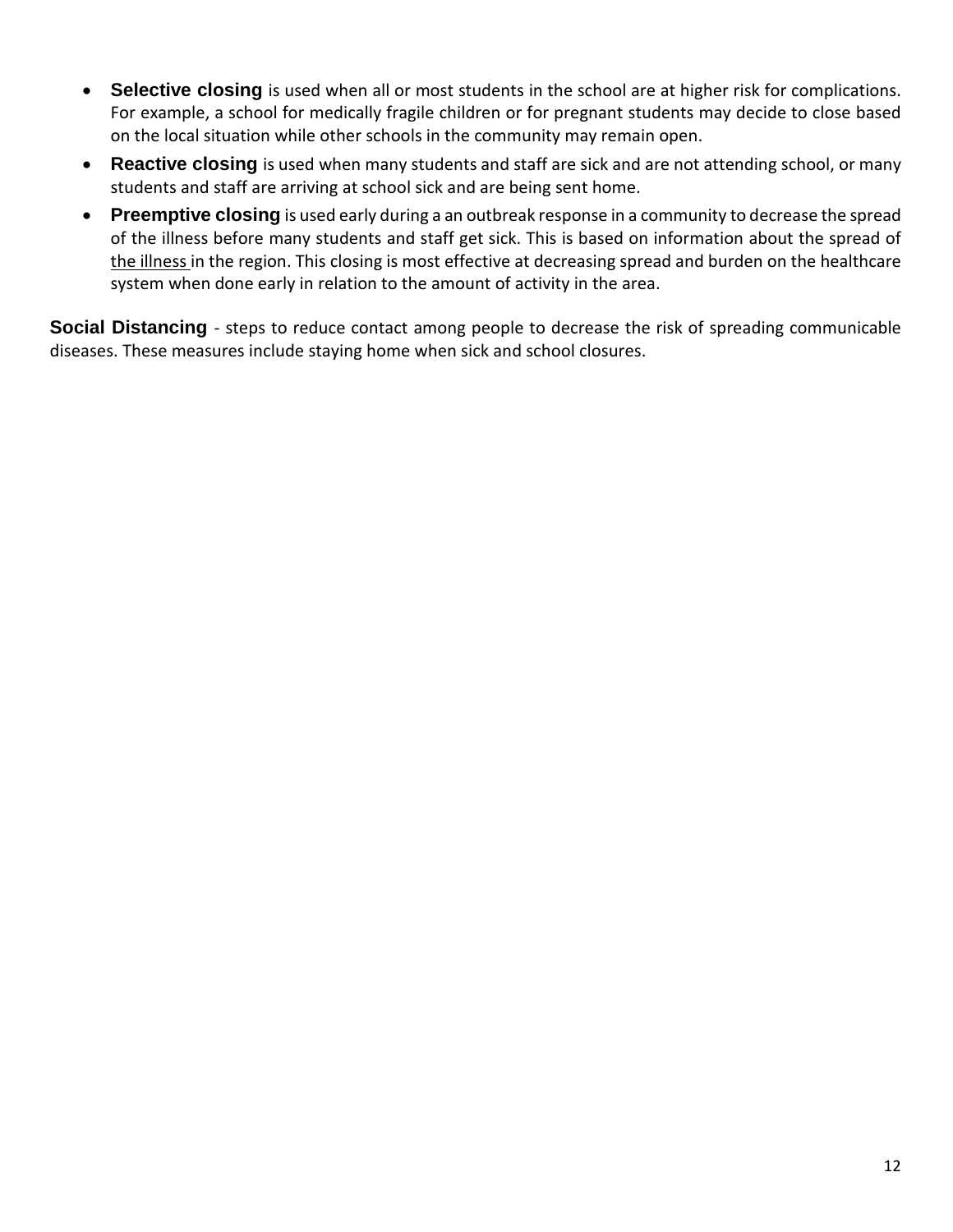## **APPENDIX A**

#### School Pandemic Planning Checklist

Schools are important partners in protecting the public's health and safety when a pandemic occurs. Educators should understand actions that may be taken by public health authorities in their jurisdiction for people exposed to COVID-19. However, **educators should not take on the role and responsibilities of local public health authorities.**

This checklist is developed to assist schools in making certain their pandemic plans are up to date and align with New York State Department of Health (NYSDOH) and The Centers for Disease Control and Prevention (CDC) recommendations for *nonpharmaceutical interventions* (NPI)*.* NPIs are the best way to slow the spread of disease and can be implemented by schools*.*

 $\Box$  Proactively establish communication with the local public health department for timely exchange of information. This includes establishing points of contact and communication plans. Assure the provision of redundant communication systems/channels that allow for the expediated transmission and receipt of information.

 $\Box$  Review and revise your comprehensive district-wide school safety plan and building-level emergency response plans regarding crisis intervention and emergency response and management.

 $\Box$  Test the linkages between the district's Incident Command System and the local/state health departments and state education department's Incident Command System.

 $\Box$  Develop and/or test platforms (e.g., hotlines, telephone trees, email list serves, dedicated websites and local radio or TV stations) for communicating pandemic status and actions to school district staff, students and families.

 $\Box$  Develop a dissemination plan for communication with staff, students and families including lead spokespersons and links to other communication networks.

 $\Box$  Identify and address potential language, cultural and disability barriers associated with communicating pandemic information to staff, students and the community. Learn more about reaching people of diverse languages and cultures by visiting: <https://www.cdc.gov/healthcommunication/audience/index.html>

 $\Box$  Address key prevention strategies in school protocols and policies:

- $\circ$  Provide infection prevention supplies in school such as soap, hand sanitizer with at least 60% alcohol, tissues, paper towels, and trash bins. See NYSED Memo: Handwashing [Recommendations](http://www.p12.nysed.gov/sss/schoolhealth/schoolhealthservices/handwashing-recommendations-alcohol-based-hand-sanitizer-use-in-schools.pdf) and Alcoholbased Hand [Sanitizer](http://www.p12.nysed.gov/sss/schoolhealth/schoolhealthservices/handwashing-recommendations-alcohol-based-hand-sanitizer-use-in-schools.pdf) Use in Schools
- o In collaboration with your district medical director and school nurses, educate and promote daily prevention strategies in your school community including handwashing, respiratory hygiene, environmental cleaning, and staying home when sick.
- o Review emergency transportation policies and notifications.
- o Disseminate information from NYSDOH, CDC, orlocal health department regarding routine infection control (e.g., hand hygiene, cough/sneeze etiquette), pandemic
- o fundamentals(e.g.,signs and symptoms of COVID -19, modes of transmission) as well as personal and family protection and response strategies (e.g., guidance for the at-home care of ill students and family members.

 $\Box$  Review protocols to ensure schools comply with OSHA and PESH on appropriate work practices and precautions to

protect employees from occupational exposure. This is particularly important for school health personnel who will be in close proximity to persons who may be infectious. Follow NYSDOH guidance on meeting this requirement.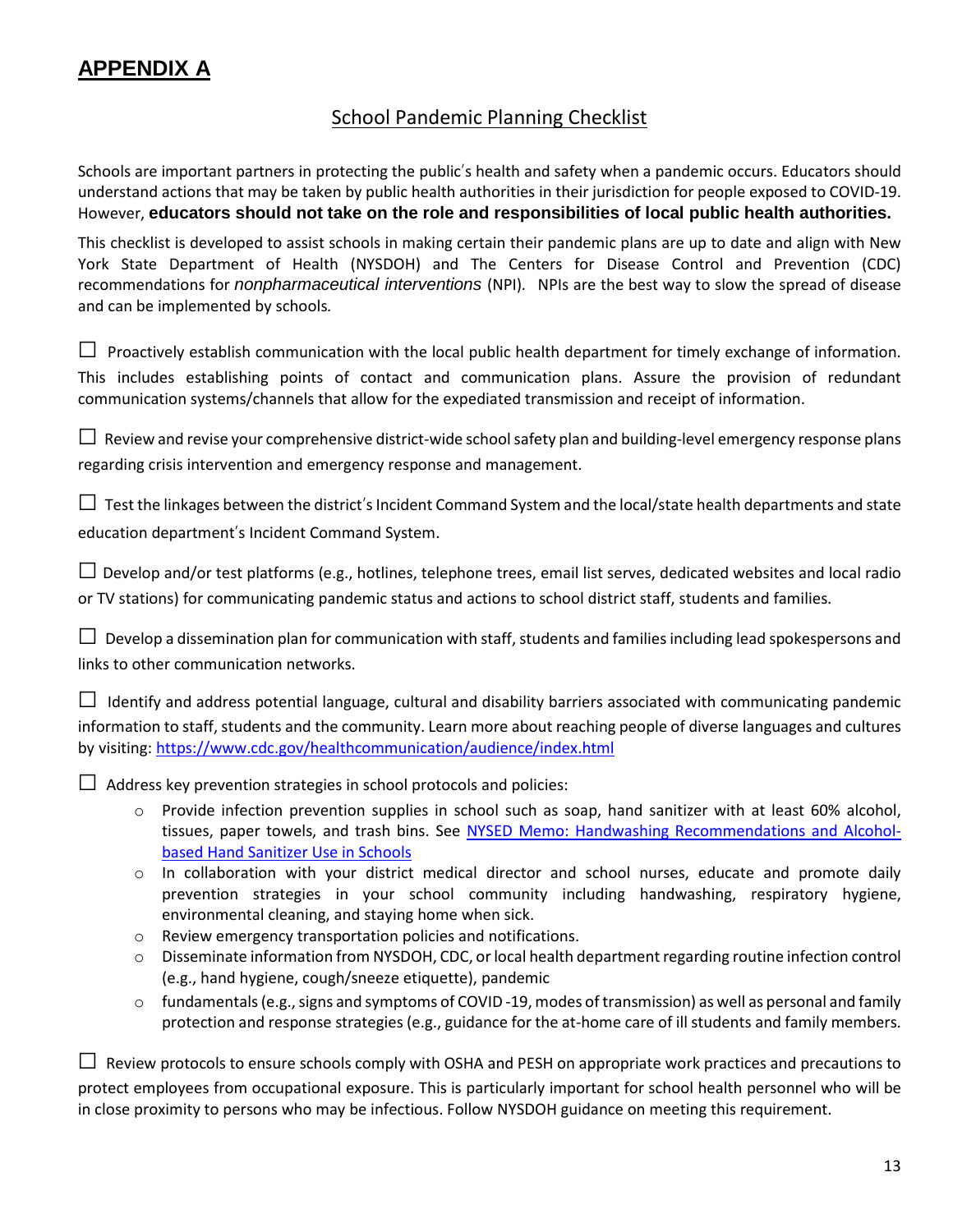# **APPENDIX A**

| Identify a space that can be used to separate sick students from others. Plan to immediately send sick school<br>personnel home.                                                                                                                                                                                                                    |
|-----------------------------------------------------------------------------------------------------------------------------------------------------------------------------------------------------------------------------------------------------------------------------------------------------------------------------------------------------|
| Plan for staff and student absences by developing flexible attendance and sick leave policies. Follow NYSDOH<br>guidance for when staff and students may return to school following illness.                                                                                                                                                        |
| Identify critical job functions and plan for coverage with cross-training.                                                                                                                                                                                                                                                                          |
| Develop a continuity of operations plan for essential central office functions including payroll and ongoing<br>communication with students and parents.                                                                                                                                                                                            |
| Identify strategies to continue essential student services (e.g., low income students who rely on the school food<br>service for daily and weekend meals), those in special facilities (e.g., juvenile justice facilities).                                                                                                                         |
| Plan ways to continue to educate students, including students with IEPs, if schools are temporarily closed. Develop<br>alternative procedures to assure continuity of instruction (e.g., web-based distance instruction, email, teleconferencing,<br>mailed lessons and assignments, and instruction via local radio or television or other media.) |
| Consider cancelling extracurricular activities, such a field trips and travel abroad, based on having various levels of<br>illness among students and staff and NYSDOH and CDC recommendations                                                                                                                                                      |
| Actively prevent discrimination and counter stigma, harassment and bullying related to perception of COVID-19<br>risk.                                                                                                                                                                                                                              |
| Anticipate the potential fear and anxiety of staff, students and families as a result of rumors and misinformation<br>and plan communications accordingly. Collaborate with school mental health professionals and community-based<br>providers on effective strategies.                                                                            |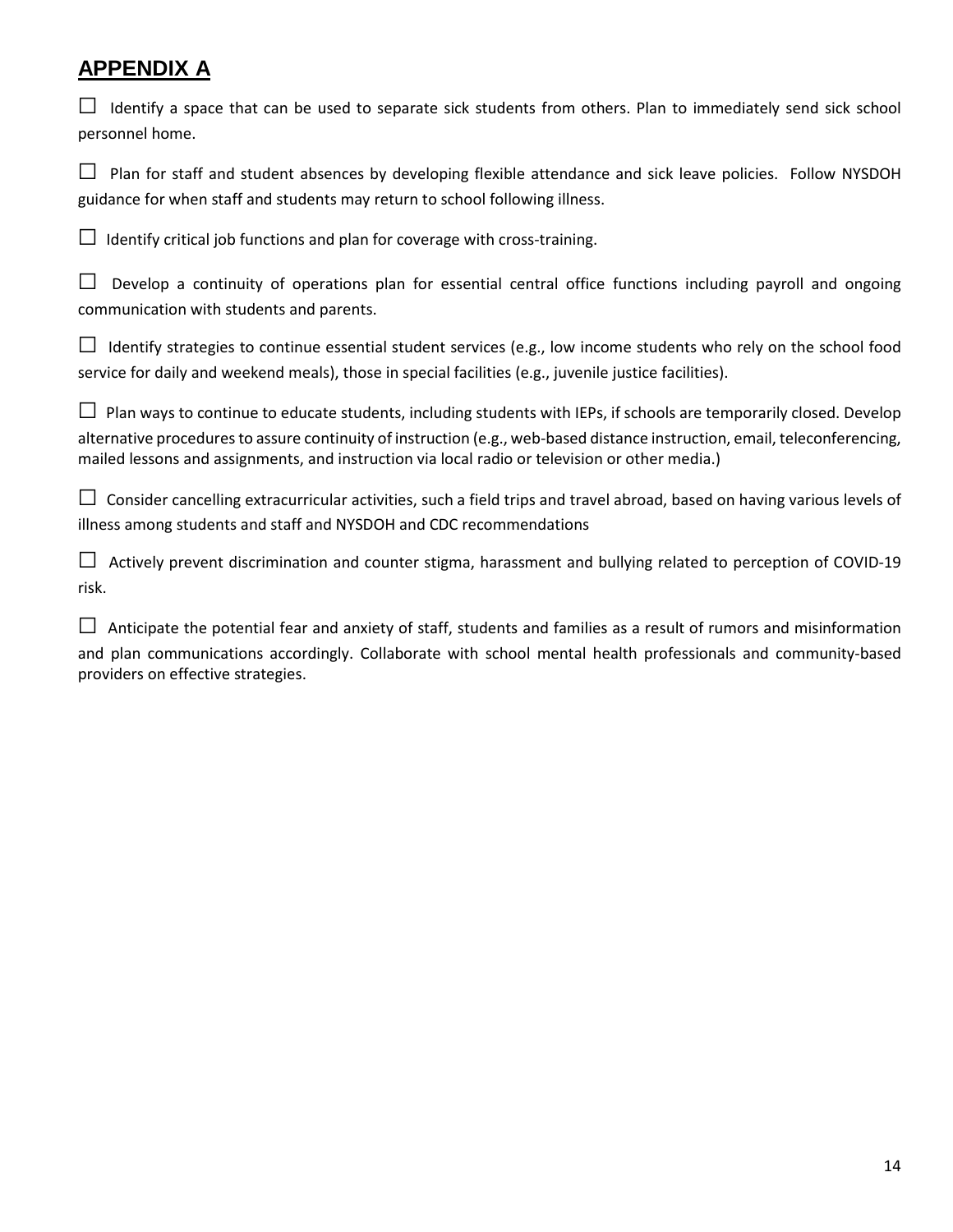# **APPENDIX B**

*INSERT HANDSANTIZER MEMOR PEF*